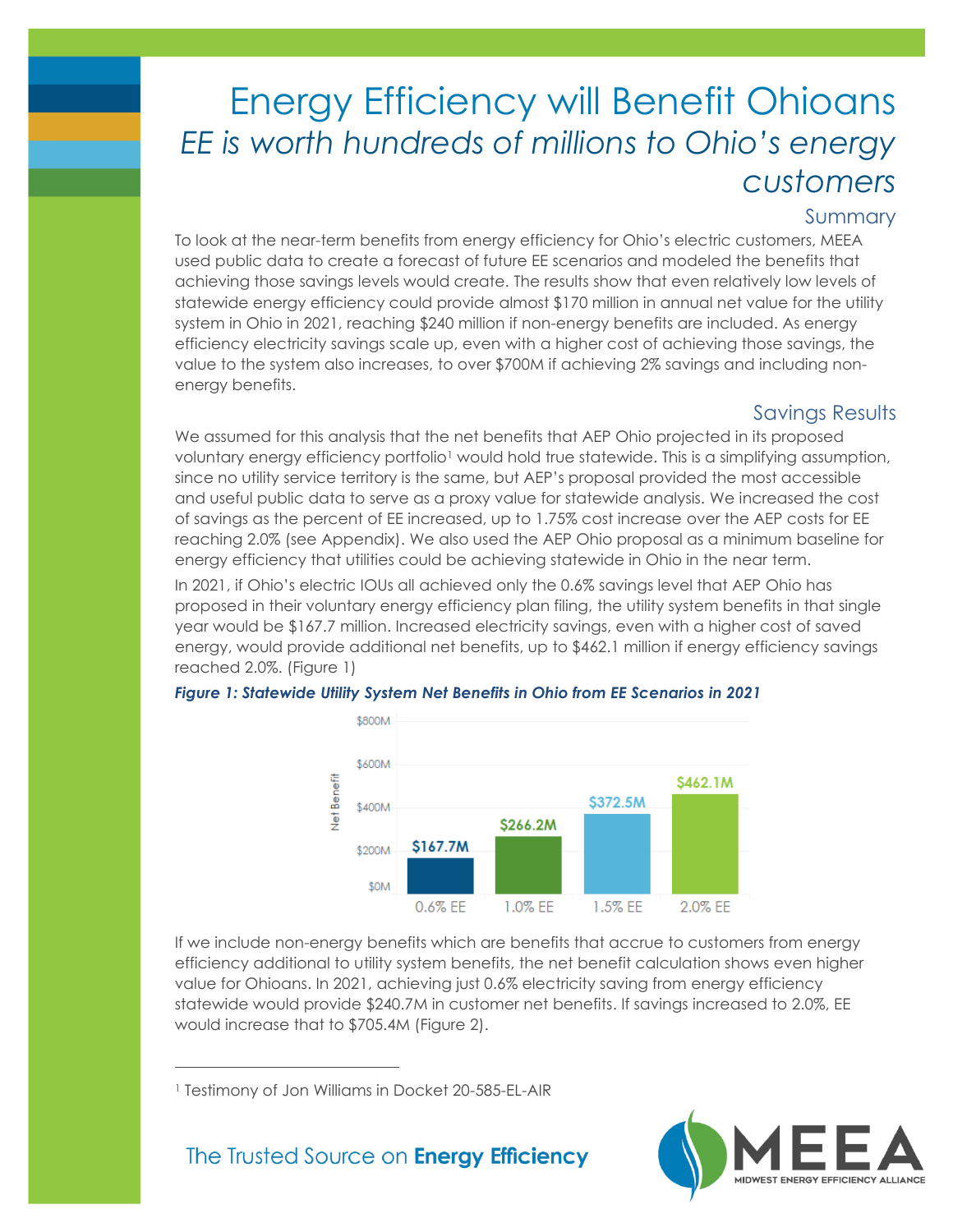*Figure 2: Statewide Utility System and Non-Energy Net Benefits in Ohio from EE Scenarios in 2021*



By 2025, the utility system net benefits under a 0.6% scenario increase to \$169.7M, and to \$467.6M if EE reaches 2.0%. (Figure 3)

#### *Figure 3: Statewide Utility System Net Benefits in Ohio from EE Scenarios in 2025*



The net benefits including non-energy impacts in 2025 increase to \$243.6M for 0.6% EE, and to \$713.7M for 2.0% EE. (Figure 4)

#### *Figure 4: Statewide Utility System and Non-Energy Net Benefits in Ohio from EE Scenarios in 2025*



These results clearly demonstrate that there is a high value to Ohio's electric customers from energy efficiency. The benefits far exceed the cost that the customers pay for energy efficiency, even at higher levels of energy efficiency that cost more to obtain.

> **Contact:** Gregory Ehrendreich, Sr. Analyst gehrendreichl@mwalliance.org, 312.784.7273 20 N. Wacker Dr. Ste 1301, Chicago IL 60606 *www.mwalliance.org*

## The Trusted Source on Energy Efficiency



*September 2020*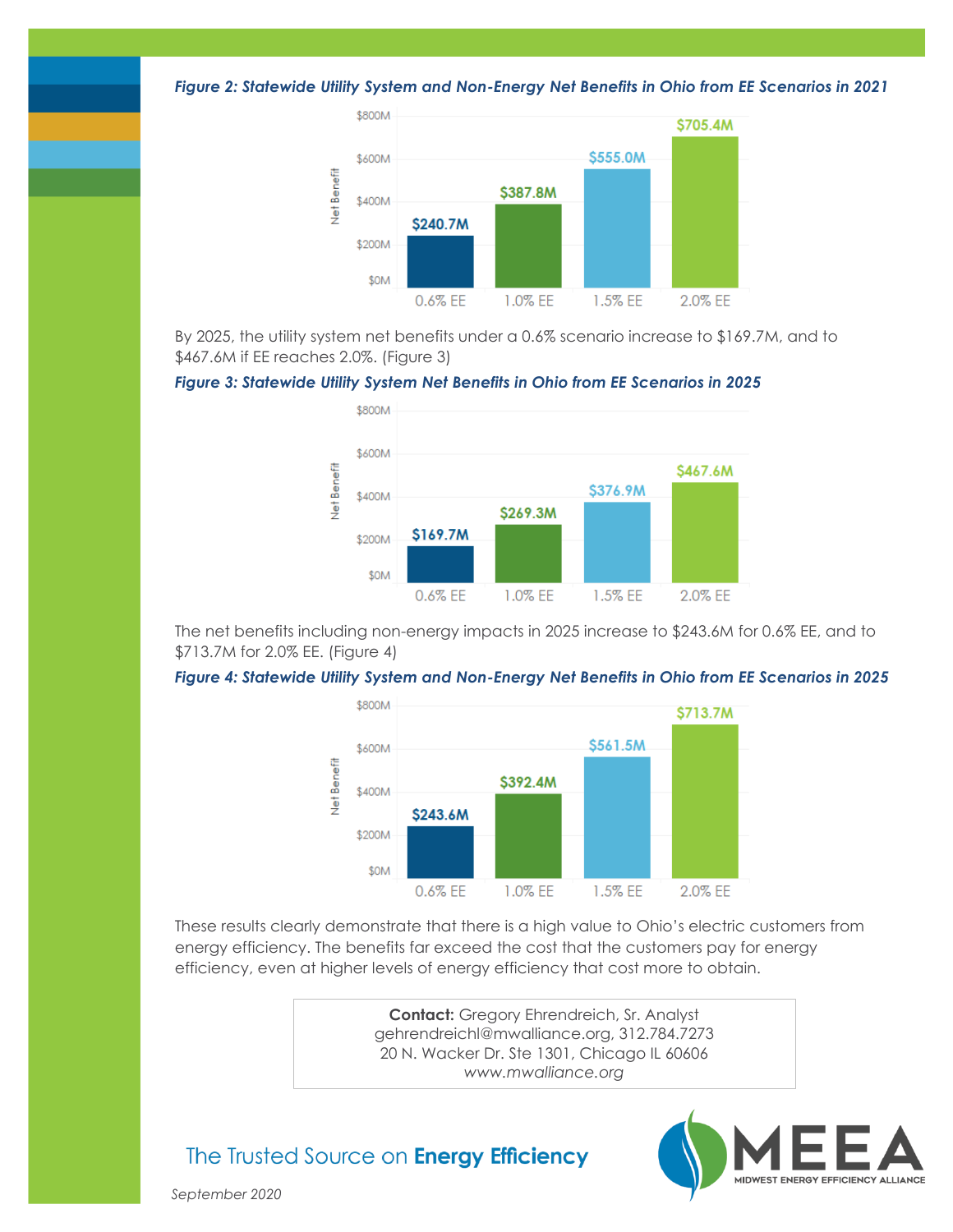# Energy Efficiency will Benefit Ohioans *Appendix – Methodology*

We used the most recent Long-Term Forecast Reports<sup>1</sup> filed by Ohio's electric investorowned utilities (IOUs) to create a statewide IOU electric consumption forecast. The forecast customer energy consumption in Ohio from 2019-2030 is shown in Figure A1.





From that consumption forecast, we calculated the amount of statewide energy savings needed to meet the following levels of energy efficiency:

- 0.6% (the amount of EE proposed by AEP-Ohio in their voluntary EE filing2)
- 1.0%
- 1.5%
- 2.0% (the amount of EE that would have been required in 2021 prior to HB6)

We were interested in looking at the value of energy efficiency for Ohio with all customers participating, so we modeled the efficiency scenarios both with and without the inclusion of the large commercial and industrial customers who had previously opted-out of energy efficiency portfolio participation under the EERS that existed before HB6. In the 2019 energy efficiency portfolios, a total of 20,191,708 MWh opted out of energy efficiency participation.<sup>3</sup> For the analysis results shown, we used the scenarios that included all customers.

If the previously opted-out customers are excluded from this analysis, the net benefits decrease rather dramatically – by almost \$26M of lost utility system benefits in the 0.6% scenario shown in Figure 1 of the analysis, up to \$71M in lost benefits in the 2.0% scenario. Including the non-energy benefits, as shown in Figure 2, the net benefits lost because of the opt-out would be \$37M under a 0.6% scenario and \$109 at 2.0% EE.

We wanted to use forward-looking values that reflected utility thinking post-HB6 for this analysis, so we used AEP-Ohio's voluntary energy efficiency proposal as the basis for our

<sup>3</sup> Annual report filings in Dockets 20-0612-EL-EEC, 20-0724-EL-EEC, 20-0916-EL-POR & 20-1042- EL-EEC



## The Trusted Source on **Energy Efficiency**

<sup>1</sup> Filings in Dockets 20-0375-EL-FOR, 20-0501-EL-FOR, 20-0657-EL-FOR & 20-0768-EL-FOR

<sup>2</sup> Testimony of Jon Williams in Docket 20-585-EL-AIR